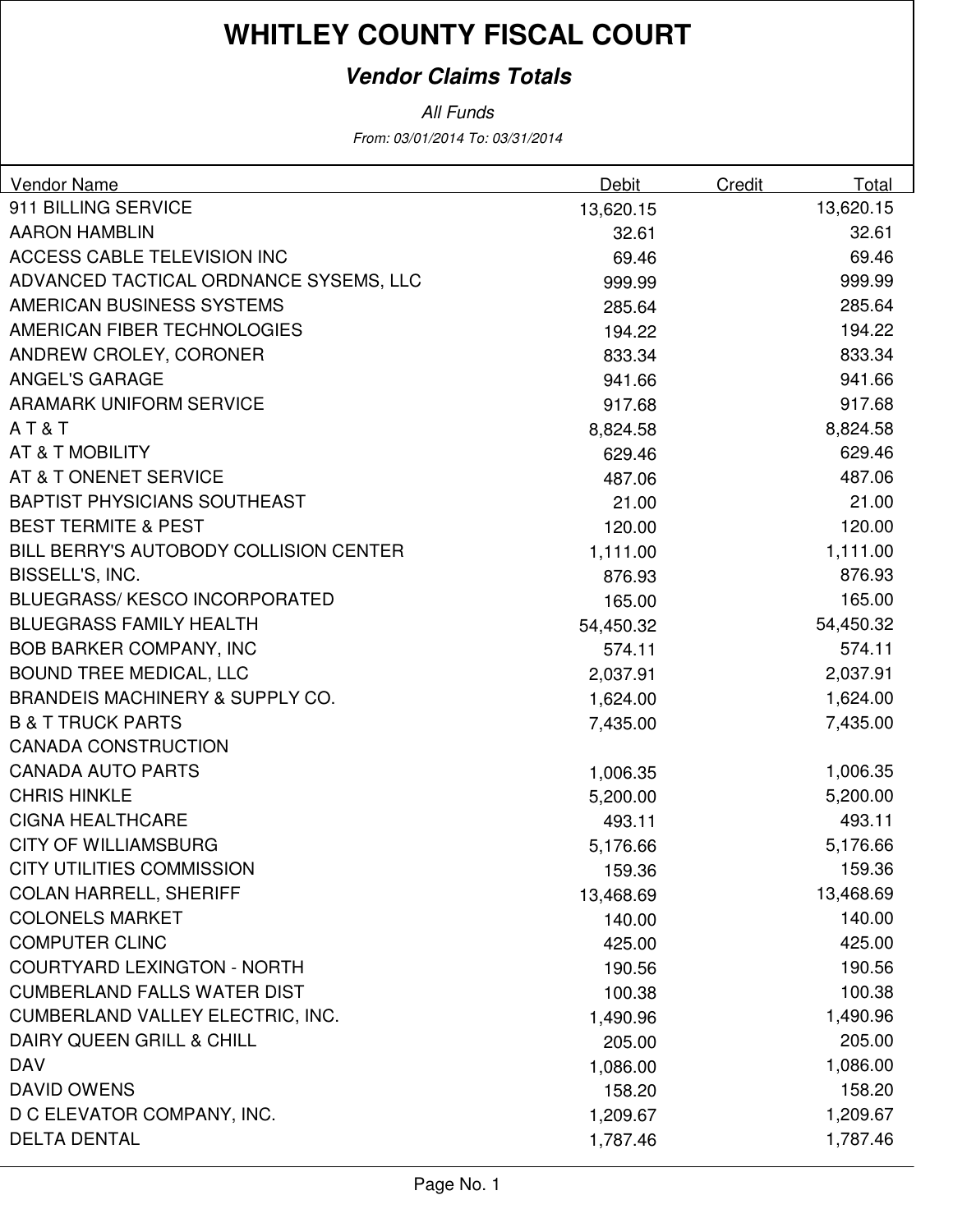### **Vendor Claims Totals**

From: 03/01/2014 To: 03/31/2014 All Funds

| <b>Vendor Name</b>                    | Debit     | Credit | Total     |
|---------------------------------------|-----------|--------|-----------|
| DELTA NATURAL GAS CO., INC.           | 5,557.47  |        | 5,557.47  |
| <b>DISH NETWORK</b>                   | 202.58    |        | 202.58    |
| <b>ELLIS SANITATION</b>               |           |        |           |
| ELLISON'S SANITARY SUPPLY CO., INC.   | 535.87    |        | 535.87    |
| EMCON HOME GUARD, INC.                | 3,000.00  |        | 3,000.00  |
| EUBANKS ELECTRICAL SUPPLY, INC.       | 27.50     |        | 27.50     |
| <b>EVELYN McCULLAH</b>                | 24.43     |        | 24.43     |
| <b>EZ COUNTRY</b>                     | 425.00    |        | 425.00    |
| <b>FLEETONE</b>                       | 9,583.98  |        | 9,583.98  |
| G & E DRIVE-IN                        | 95.00     |        | 95.00     |
| <b>HARDEE'S</b>                       | 49.92     |        | 49.92     |
| HARP ENTERPRISES, INC.                | 4,880.27  |        | 4,880.27  |
| HAZARD FIRE & SAFETY CO LLC           | 1,296.00  |        | 1,296.00  |
| HINKLE CONTRACTING COMPANY LLC        | 13,985.37 |        | 13,985.37 |
| <b>HOBART CORP</b>                    | 579.66    |        | 579.66    |
| <b>HOLIDAY INN EXPRESS</b>            | 190.46    |        | 190.46    |
| <b>HOLSTON GASES</b>                  | 3,281.59  |        | 3,281.59  |
| HUMANA HEALTH PLAN INC                | 903.94    |        | 903.94    |
| <b>HOMETOWN IGA #57</b>               | 554.42    |        | 554.42    |
| JOHNNY WHEELS OF WILLIAMSBURG, INC    | 2,112.00  |        | 2,112.00  |
| KAPA                                  | 150.00    |        | 150.00    |
| KAY SCHWARTZ, COUNTY CLERK            | 23.00     |        | 23.00     |
| <b>KELLWELL FOOD MANAGEMENT</b>       | 21,208.28 |        | 21,208.28 |
| <b>KEN BIRD</b>                       | 850.00    |        | 850.00    |
| KU                                    | 13,411.10 |        | 13,411.10 |
| <b>KENWAY DISTRIBUTORS</b>            | 2,291.34  |        | 2,291.34  |
| <b>KIMBELL MIDWEST</b>                | 217.04    |        | 217.04    |
| KNOX COUNTY UTILITIES COMMISSION      | 47.81     |        | 47.81     |
| KENTUCKIANS FOR BETTER TRANSPORTATION | 250.00    |        | 250.00    |
| <b>KY SPRING WATER</b>                | 633.70    |        | 633.70    |
| <b>KENTUCKY STATE TREASURER</b>       | 13,186.62 |        | 13,186.62 |
| <b>LIDA J. POWERS</b>                 | 656.58    |        | 656.58    |
| <b>LONDON RADIO SERVICE</b>           | 1,932.90  |        | 1,932.90  |
| <b>MASON GENERAL SECURITY</b>         | 50.00     |        | 50.00     |
| MED TECH RESOURCE, LLC                | 422.35    |        | 422.35    |
| <b>M.R. TRANSMISSIONS</b>             | 3,298.00  |        | 3,298.00  |
| <b>NEWS JOURNAL</b>                   | 101.25    |        | 101.25    |
| NI GOVERNMENT SERVICES, INC.          | 78.91     |        | 78.91     |
| <b>NORVEX SUPPLY</b>                  | 3,345.73  |        | 3,345.73  |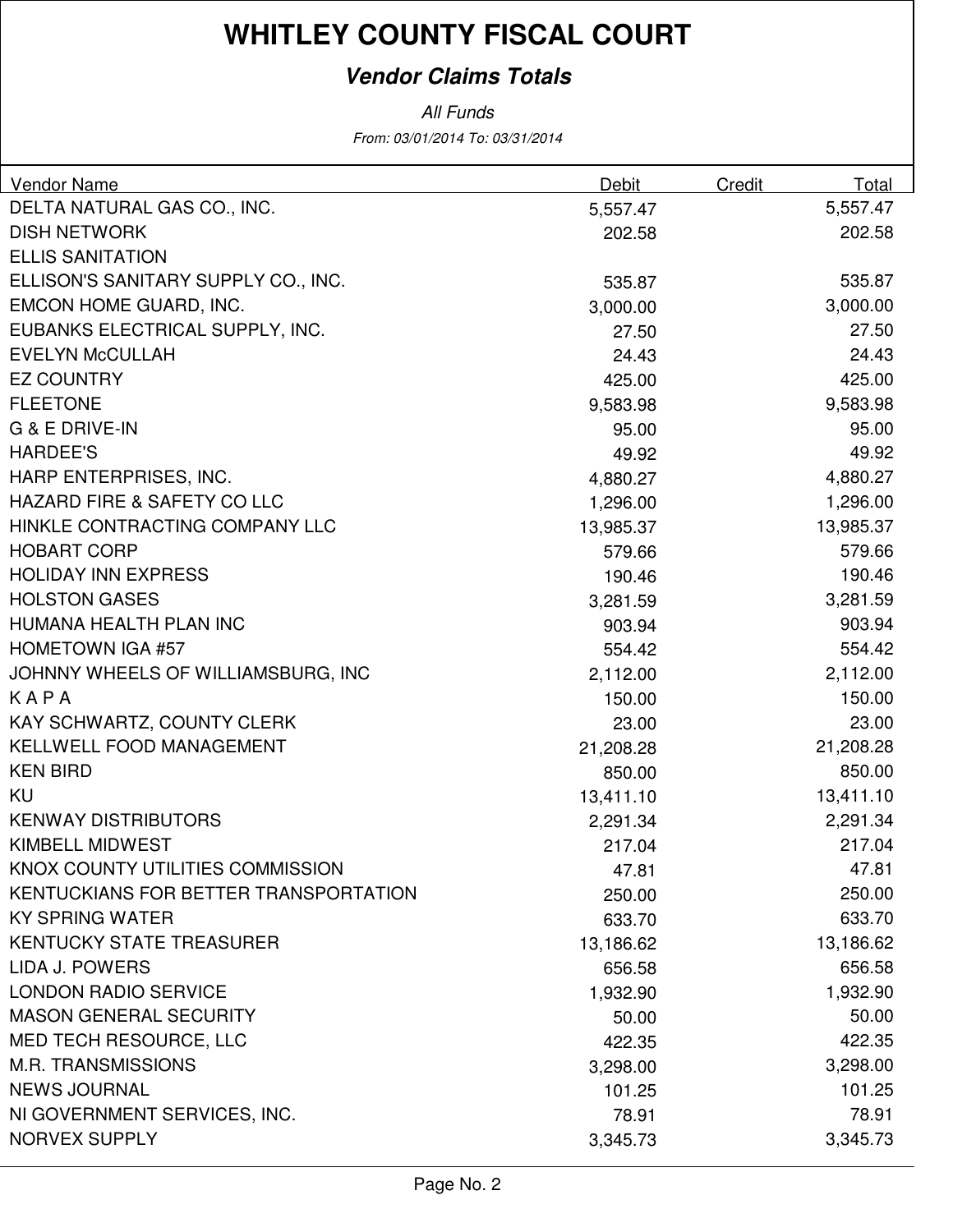### **Vendor Claims Totals**

From: 03/01/2014 To: 03/31/2014 All Funds

| <b>Vendor Name</b>                         | Debit      | Credit | Total      |
|--------------------------------------------|------------|--------|------------|
| <b>OWENS AUTO PARTS</b>                    | 7,620.26   |        | 7,620.26   |
| <b>PATTERSON CREEK VFD</b>                 | 200.00     |        | 200.00     |
| PERFORMANCE BATTERY CO                     | 299.98     |        | 299.98     |
| POFF CARTING SERVICE                       | 2,655.90   |        | 2,655.90   |
| PREFERRED LAB SERVICE                      | 750.00     |        | 750.00     |
| <b>QUALITY CARE AUTO SERVICE</b>           | 9,002.48   |        | 9,002.48   |
| <b>QUILL CORPORATION</b>                   | 153.54     |        | 153.54     |
| <b>RADIO SHACK</b>                         | 24.99      |        | 24.99      |
| R. C. MILLER OIL CO                        | 11,972.74  |        | 11,972.74  |
| <b>REUBEN CUMMINS</b>                      | 566.20     |        | 566.20     |
| <b>ROBBIE BROWN</b>                        | 34.68      |        | 34.68      |
| S. E. EMERGENCY PHYSICIANS                 | 1,295.00   |        | 1,295.00   |
| <b>SGT JOES</b>                            | 1,856.00   |        | 1,856.00   |
| <b>SMITH'S AUTO SERVICE</b>                | 1,313.91   |        | 1,313.91   |
| SOUTHEASTERN EMERGENCY EQUIP.              | 373.50     |        | 373.50     |
| SOUTHEASTERN KY MAINTENANCE                | 804.00     |        | 804.00     |
| SOUTHERN HEALTH PARTNERS                   | 20,427.40  |        | 20,427.40  |
| STERICYCLE, INC.                           | 2,774.63   |        | 2,774.63   |
| <b>STEVE SCHWARTZ</b>                      | 71.56      |        | 71.56      |
| <b>SUBWAY</b>                              | 238.95     |        | 238.95     |
| <b>SUTTONS KWIK WASH</b>                   | 26.00      |        | 26.00      |
| <b>T &amp; H TRUCK PARTS &amp; SERVICE</b> | 375.00     |        | 375.00     |
| <b>TEKS WORK</b>                           | 100.00     |        | 100.00     |
| <b>TENNESSEE BOILER REPAIR SERVICE</b>     | 384.88     |        | 384.88     |
| <b>TIME WARNER CABLE</b>                   | 780.06     |        | 780.06     |
| 2 GETON NET, INC.                          | 3,429.96   |        | 3,429.96   |
| <b>US BANK</b>                             |            |        |            |
| US BANK CT - LOUISVILLE - KY               | 4,771.93   |        | 4,771.93   |
| <b>VERIZON SOUTH</b>                       |            |        |            |
| <b>VERIZON WIRELESS</b>                    | 263.86     |        | 263.86     |
| <b>VICKI J. HAMMONS</b>                    | 79.10      |        | 79.10      |
| WHITLEY COUNTY FISCAL COURT                | 308,100.74 |        | 308,100.74 |
| W D BRYANT & SONS INC.                     | 7,272.65   |        | 7,272.65   |
| <b>WENDY'S</b>                             | 237.24     |        | 237.24     |
| <b>WHITLEY COUNTY JROTC</b>                | 1,000.00   |        | 1,000.00   |
| <b>WHITLEY COUNTY TOURISM BOARD</b>        | 1,031.81   |        | 1,031.81   |
| WILLIAMSBURG-WHITLEY CO. AIRPORT BD.       | 7,316.91   |        | 7,316.91   |
| <b>WORLDWIDE EQUIPMENT</b>                 | 294.05     |        | 294.05     |
| <b>WYNN FIRE EQUIPMENT</b>                 | 5,300.00   |        | 5,300.00   |